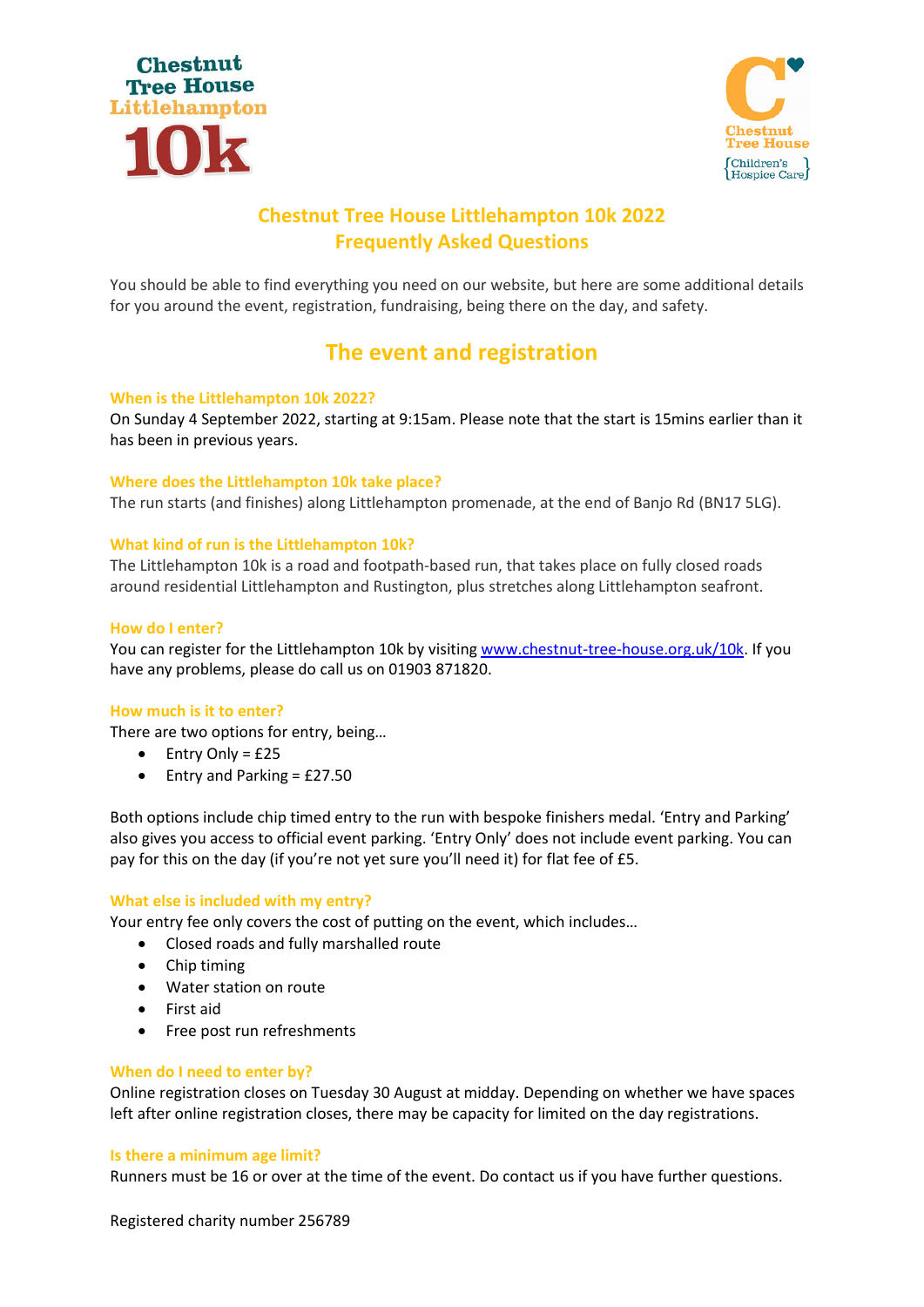



#### **Can I create a team or enter as part of a team?**

Yes. When you register, you'll be given an option to create a team or join a team.

If you create a team, you will be the Team Leader and will be able to see team members in a special area after registration. Your team will then appear on the drop-down menu for others to join.

If you are joining a team, make sure that the Team Leader has set the team up. You can then pick this from the drop-down menu when prompted.

If you are not wanting to create or join an official team, but have a team name, there is a box you can fill in as you register. We'll know who you are, but the team won't appear on the drop-down menu.

Whether you are creating an official team, joining an official team, or just making a team of a couple of you, each member will need to register separately.

#### **Can I take part in a wheel chair?**

Yes. We would kindly ask you to let us know so we can organise the start accordingly and make our medical team and marshals aware.

#### **Can I take part if I'm blind?**

Yes. We would kindly ask you to let us know so we are aware of your support runner's details, can organise the start accordingly and make our medical team and marshals aware.

#### **Can I cancel / transfer my place?**

Unfortunately, all places are non-refundable, non-transferable, and non-deferrable.

#### **What if the event gets cancelled?**

Unless we really can't put on the Littlehampton 10k 2022 (for example, due to extreme weather), the run will go ahead. If this happens, we will be in contact at the earliest opportunity to let you know.

#### **Is there a route map of the Littlehampton 10k?**

We will share the route map on our website and social media platforms (including Strava) sometime in July. We'll e-mail everyone who has signed up at that time to let them know.

#### **Will there be start waves again this year?**

Yes. The rolling start waves we introduced in 2021 were welcomed by participants, so we'll be having start waves again this year. However, instead of a rolling start, there will be five set start times of 9:15, 9:20, 9:25, 9:30, and 9:35. This is to allow even better runner flow and to ensure every runner gets a proper send off and cheer at the start (plus the all-important start horn).

#### **How will I know what start wave I am in?**

Start waves will be based upon the estimated finish time you provide us during registration. We will let runners know which start wave they are in both in your race number letter (these will start being posted mid-August) and your final 'on the day' details (these will be e-mailed on 1 September).

We will do our best to keep runners from the same team in the same start wave, but we cannot guarantee this, as there is a limited number of runners per start wave.

Registered charity number 256789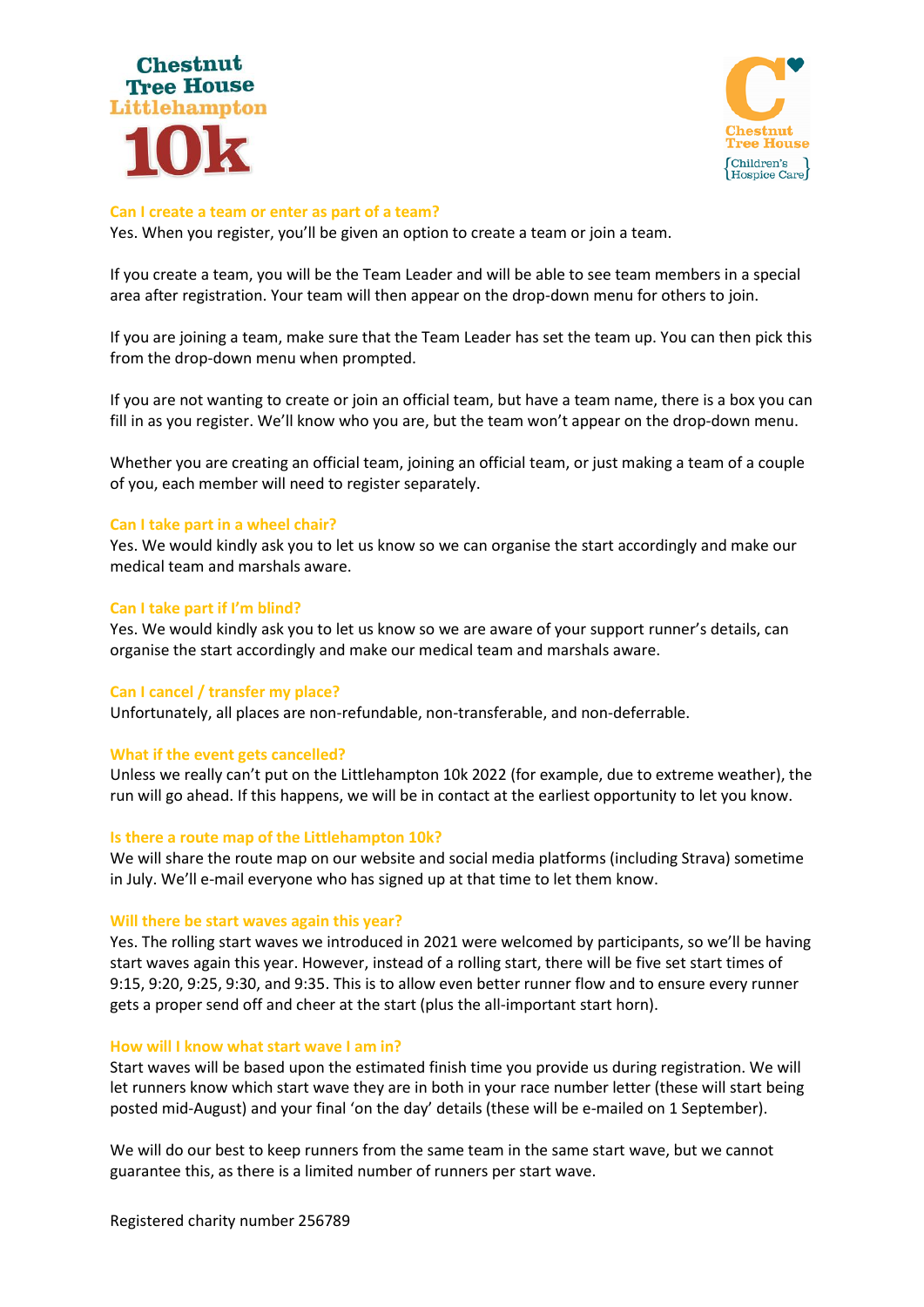



# **On the day**

We'll be sending you all the on the day details you need nearer race day, but here are a few key bits of information that you may find helpful now.

# **What time should I arrive on the day?**

We would suggest aiming to arrive no later than 8:45am. The run starts at 9:15am and this would give you time to get yourself sorted and find your start pen. Whilst your start wave may be later, the roads will start to close from 9am and we don't want you to get stuck trying to get to the start.

# **Is there parking available?**

Yes. There will be event parking on the grass area alongside Banjo Road. The car park will be open from 7:30am on the day. You can pay for event parking when you sign up for £2.50. You can pay on the day too, but please note that this will be £5.

The car park will close between 9am and 10:30am as roads near Banjo Rd will be closed for the run. The car park will then reopen with a final closing time of 1pm. At 1pm the car park will be locked. If your car is still on sight at this time, you'll need to call the council to have them come and unlock it.

# **Is the run chip timed?**

Yes. Your chip time will be sent to you with your running number.

# **What if my number and chip time doesn't arrive?**

If your number and chip time hasn't arrived before race day, you will be able to get a new one from the Race Desk when you arrive on the day.

# **Is there a bag drop?**

No. You should leave valuables in your car or with a family member / friend. Any bags or valuables left around the start area, are done so at the owner's risk.

# **Are there toilet facilities?**

Yes. There will be toilets near the start area, plus public toilets along the seafront (near East Beach café and the entrance to Mewsbrook Park) will be open from 7am.

# **Will there be refreshments?**

We will have an event village (in the fenced off picnic area) where you'll be able to get hot drinks and snacks before and after the race. We will have a water station on route too, plus some free snacks to help with your post-run recovery.

# **Are friends and family able to come and watch?**

Absolutely. In fact, we encourage you to bring supporters on the day. They're more than welcome to cheer you over the start and finish line (the event village will be open during the run) and of course can watch you out on route…we'll share ideas on great spots to watch you from nearer the day.